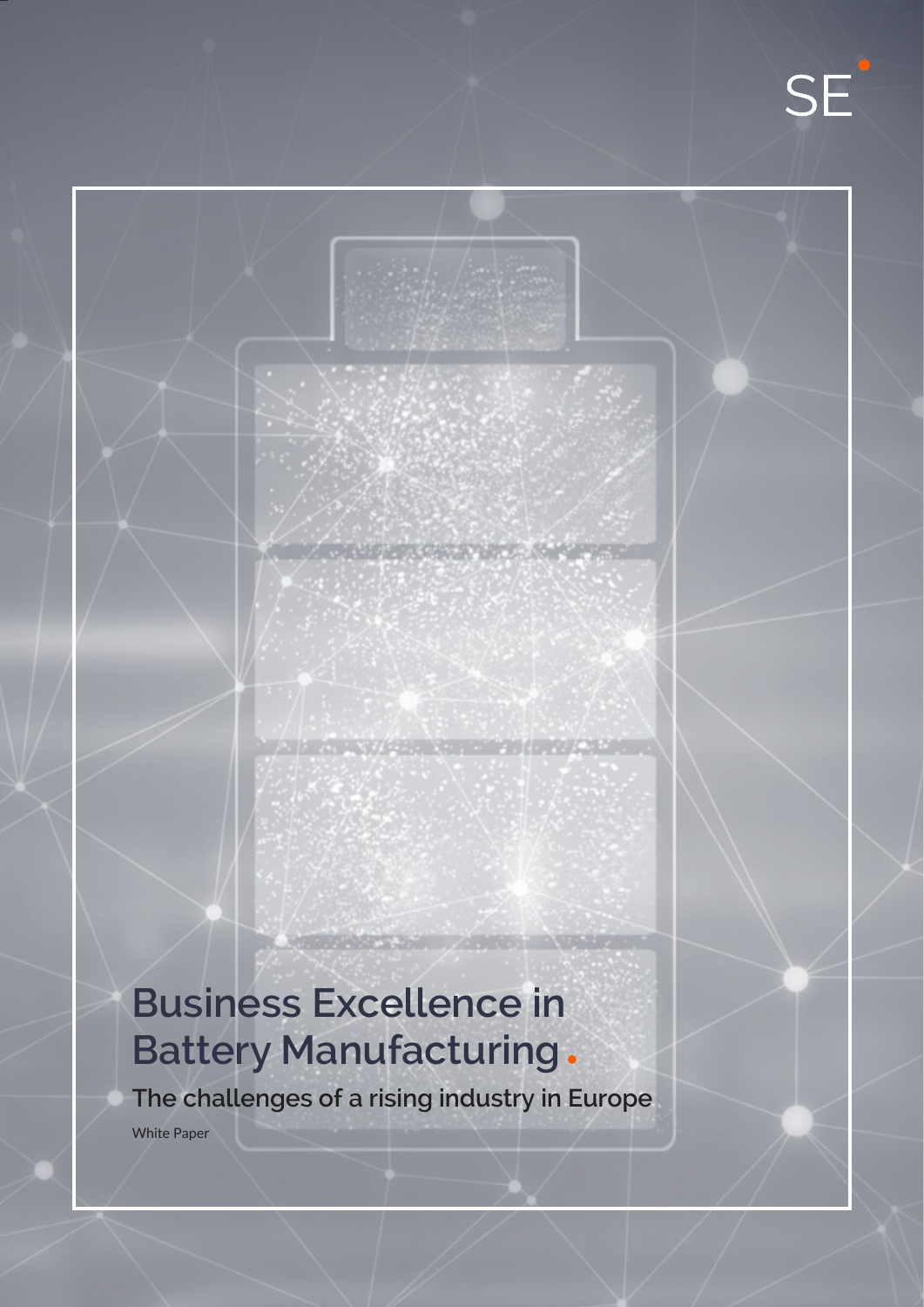# **Giving substance to a new reality**.

**Authors**

Dr. Ulrich Guddat Nicolas Kauer Tobias Schreck

Munich, March 2022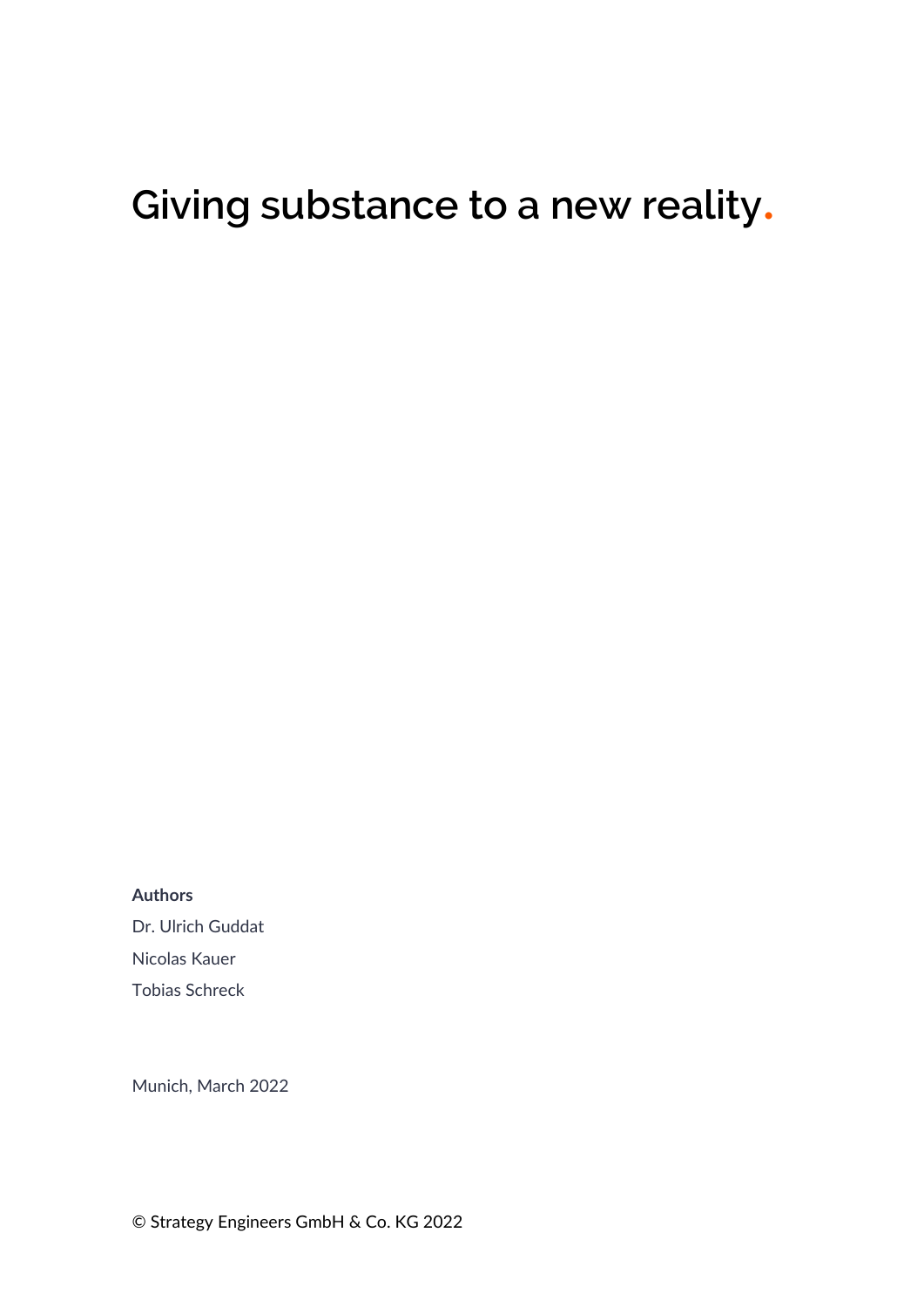With the emergence of electric mobility, also the demand for automotive batteries is steeply increasing. By 2030, it's expected that more than 30 Gigafactories will be competing for market share and establishment of battery cell competence – only in Europe.

With continual growth of the European battery market, we expect that economies of scale will lead to a consolidation of battery companies from 2025 onwards. In order to survive in this competitive environment, new as well as long established players need to transform into reliable contributors to the automotive valuechain by building-up scalable organisations and ultimately run best practice operations. The current established battery players with strong technology expertise from consumer goods industries need to adapt to automotive standards & methodologies to fulfil the strict OEM expectations and governmental regulations of the automotive industry.

In addition, continuously tightened  $CO<sub>2</sub>$  regulations, shortage of raw materials and the aspect of sustainability have tremendous impact on future value-chains of automotive batteries. Therefore, a strategical approach towards a circular economy and emission neutral battery production must be developed.

This paper discusses the challenges of the European battery industry and highlights the following:

- the types of battery companies that are competing for market share
- how to prepare to survive the market consolidation ahead
- the strategic steps to establish best practice battery operations in order to stay

In past years, battery manufacturers have successfully improved the capacity and performance of battery cells. In order to become a competitive tier-1 supplier in the upcoming years, the focus needs to be directed towards improving operational performance and reliability.

To master the upcoming consolidation in the battery environment, it will be necessary to focus on more than just the product or the technology. Only those companies who combine cutting-edge technology, operational efficiency and a scalable organisation into a holistic operating system will prevail as a long-term partner of the OEMs.

O

O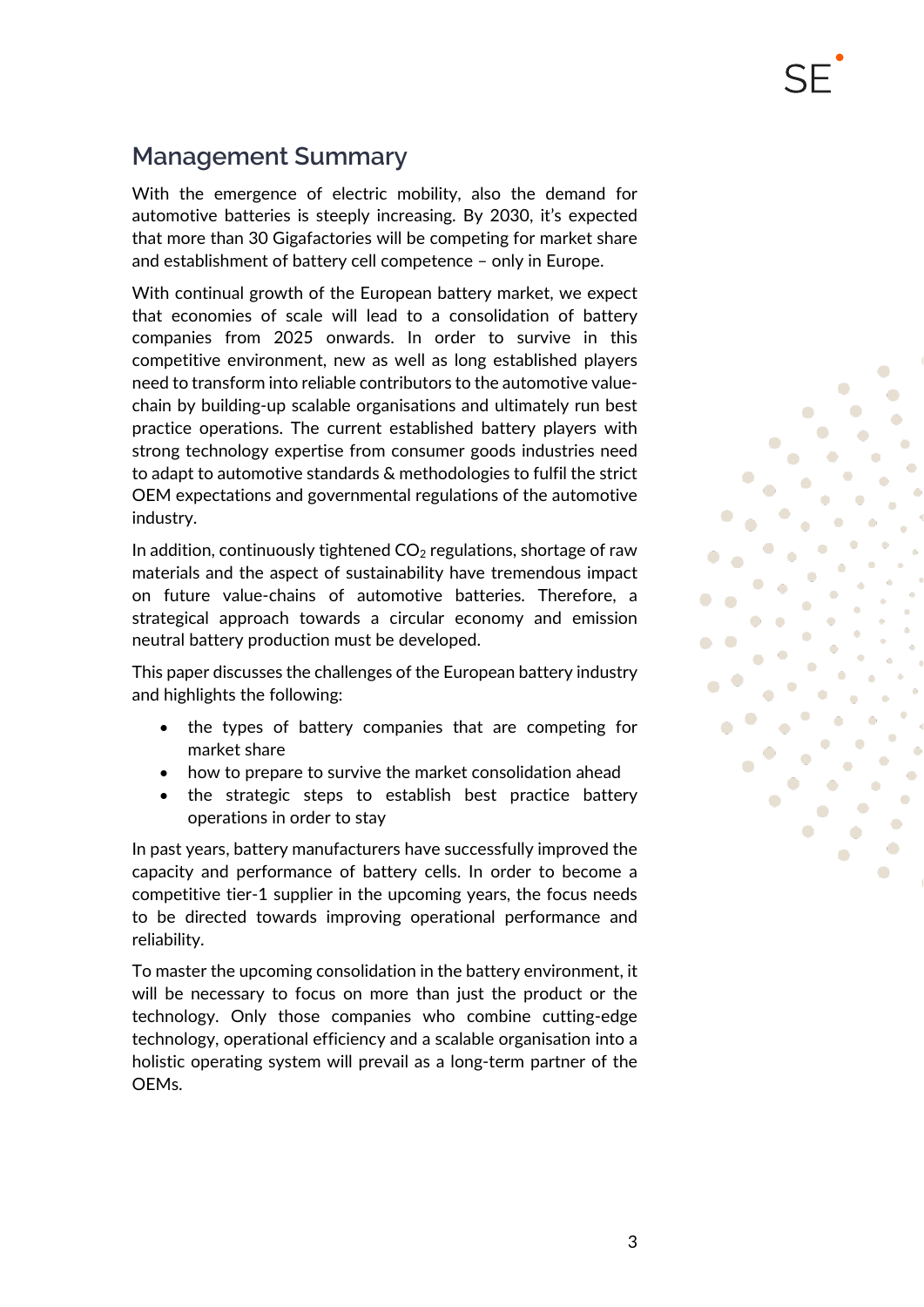### **European Battery Industry on the Rise**

With the rise in demand for electric mobility solutions, the demand for battery cells is also increasing. After a reluctant start, European battery manufacturing is on the verge of becoming a leading industry in the European automotive environment. By 2025, the European battery industry is expected to reach market volumes of € 250 bn according to the objectives of the European Battery Alliance. As oversea shipping is not competitive, we expect this market to be located and served in Europe only.

As of today, more than 30 European Gigafactories for Li-Ion battery cells have been announced by battery cell companies by 2030. While in 2020 the European battery industry produced with 59 GWh only 10 % of the global battery supply, we expect the capacity to increase even up to 1125 GWh and 31 % by 2030.

When taking a closer look at the announced European Gigafactory landscape, we see three different types of battery manufacturing companies that will be competing for market share.

#### **Established Players**

Established and renowned battery companies (mostly from Asia) that expanded their battery production capacities and transferred their knowledge to the European market.

#### **Volume Unicorns**

European unicorn start-ups that have successfully developed a market-ready battery cell and are in the early stages of entering a series production for upcoming high-volume vehicle programs.

#### **Small Scale Laggards**

European start-ups, supported with liquidity by VCs, OEMs or regional governmental programmes that are still in the research and development phase and have not yet developed a market-ready battery cell.

### **30+**

Gigafactories have been announced to be operational in Europe by 2030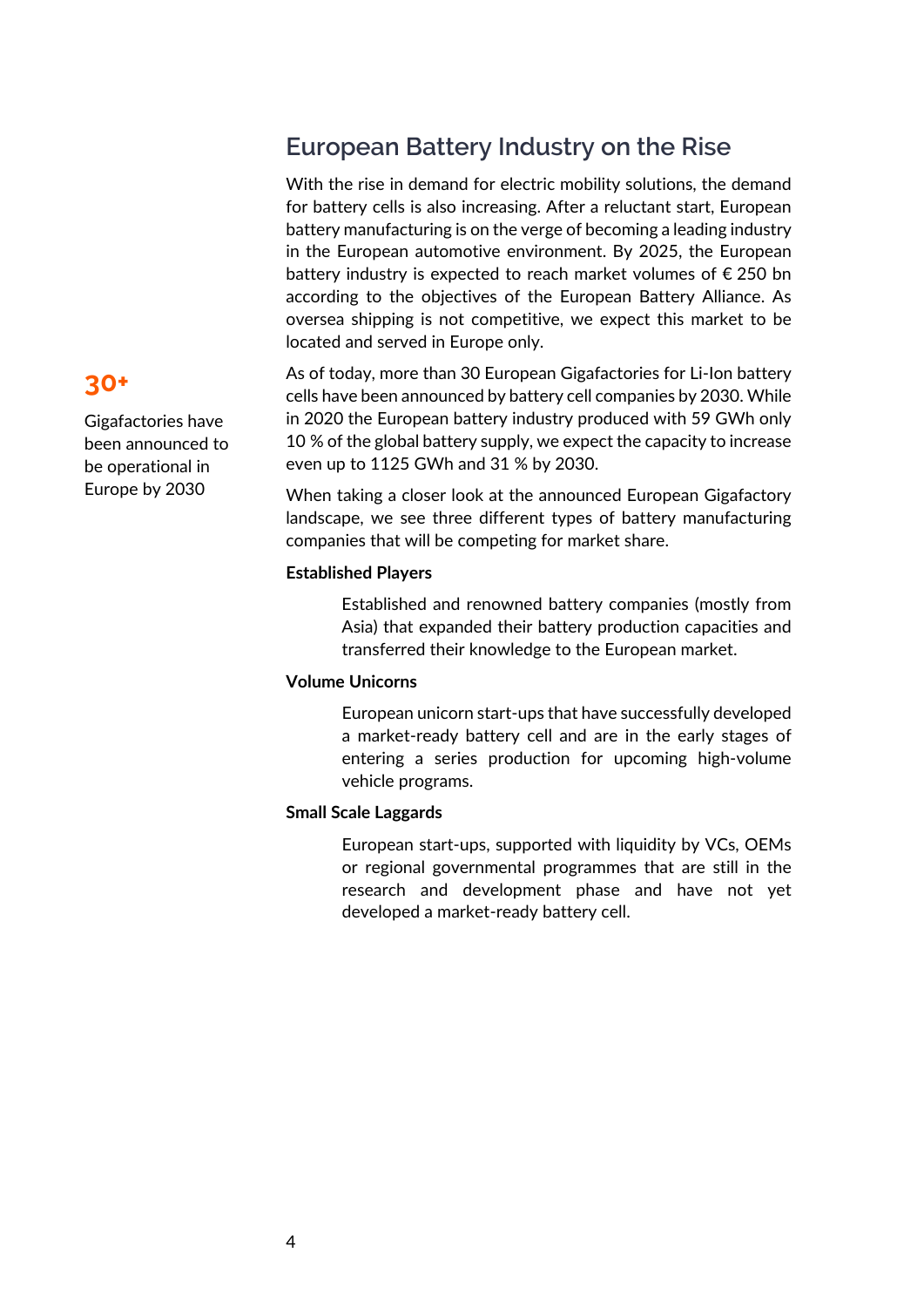### **European Battery Industry – Outlook**

When comparing battery production capacities with forecasted market demands, we expect a mid-term overcapacity of at least 20 % on the European market between 2025 and 2030, resulting in a market consolidation. In this first decade of mass production, cell manufacturers will have to adapt to the required automotive standards through continuous transformation in order to achieve a reliable tier-1 supplier reputation. By adhering to the strenuous requirements, they can overcome the industry consolidation and gain market share.



Figure 1: Preconditions for cell manufacturers to be successful in automotive environment

To strengthen the company during the process of market consolidation, we see the following preconditions to be fulfilled by cell manufacturers:

#### **Successful growth towards a best-in-class automotive supplier**

Automotive OEMs are producing millions of vehicles a year and expect battery manufacturers to be best-in-class series suppliers that deliver high quality battery cells, just in time. Battery manufacturers are relatively new to the automotive world, where high standards and expectations are set for tier-1 suppliers. To become a reliable series supplier and trusted partner, we see three main challenges that need to be mastered:

#### **Product Technology**

The core of success is the product itself and is regarded as the core competence of a battery cell manufacturer. Without a technology edge cell chemistry and innovative cell design, battery companies will not be successful. Therefore, the product performance &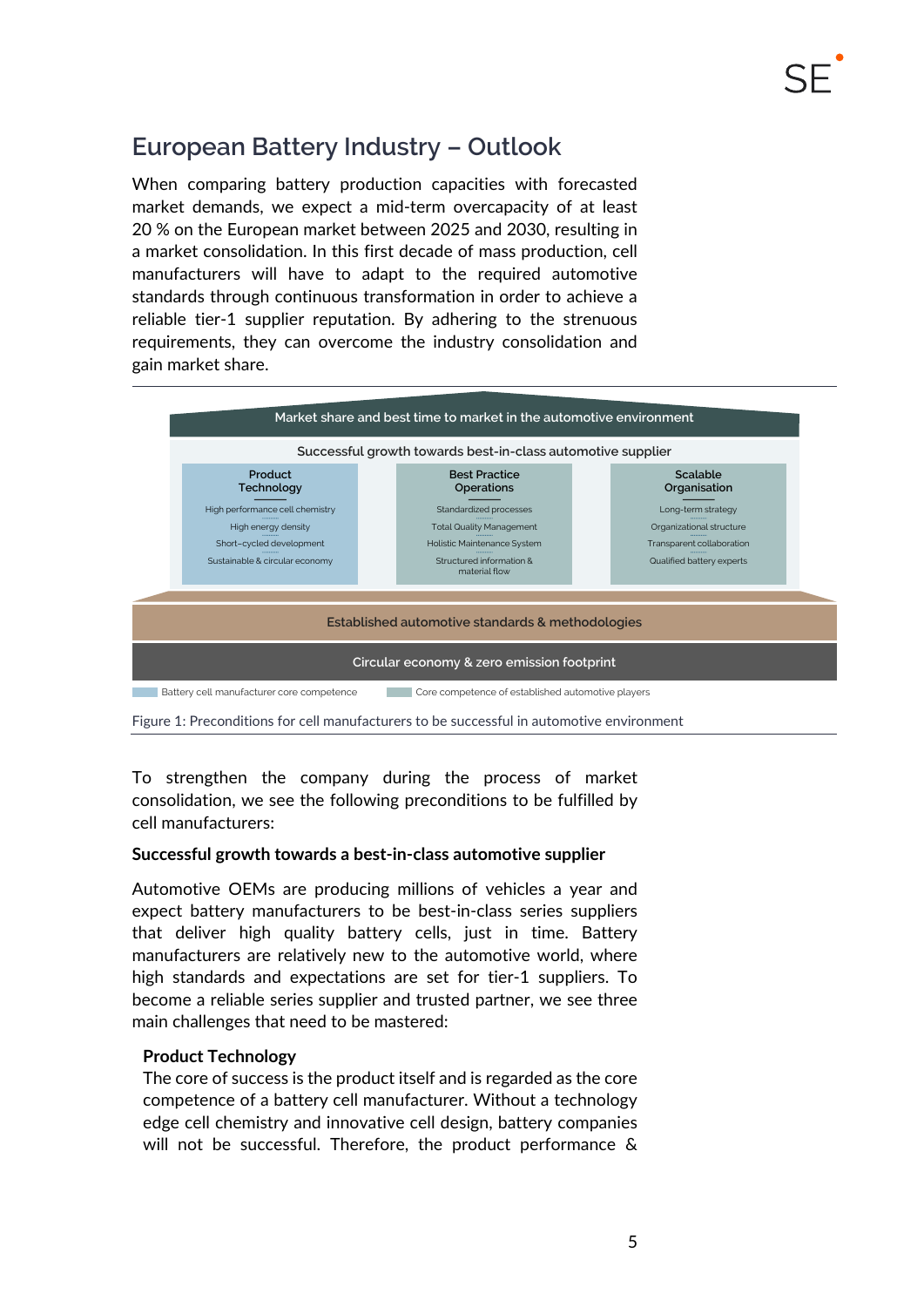characteristics in the product lifecycle need to be understood, both physically as well as data driven through intensive testing. Cell manufacturers have to establish industry leading and short-cycled product development processes to continuously fulfil the market demand towards high performance automotive battery cells and increasing variants.

#### **Best Practice Operations**

Even the best battery cell technology will not be successful on the market, with battery companies failing to manufacture cells at a high and stable quality. Battery companies are failing to establish best practice automotive manufacturing processes and operations. Traditionally, one of the core competences of best in class automotive suppliers is based on the ability to master operational excellence along the entire product life-cycle. Battery manufacturers need to maintain short improvement cycles in their value-added processes and their supporting infrastructure like quality, logistics and maintenance.

#### **Scalable Organisation**

A likely avoided field for battery companies is the continuous development and evolvement towards a scalable organisation. In today's battery companies, reoccurring issues such as time constraints, trouble shooting and high workload are on the daily agenda, whereas the development and foresight of the internal future organisation is neglected. In times where competition for talents is at its peak, deskilling of operations is no longer driven by cash-flow considerations but the response to lack of available toptalent. In our work with clients, every day we see decisions that increase the technical debt. The longer the wait, the deeper the cut in order to reorganise the gradually dysfunctional organisation eventually.

#### **Automotive standards & methodologies**

Battery companies are entering a mature industry that has developed best practice standards and methodologies over more than a hundred years. Just-in-Sequence, Zero-Defects and Continuous Improvement are just a few key requirements in the automotive world. Cell manufacturers have to apply proven automotive standards and methodologies to battery cell manufacturing processes. In addition to closing existing gaps, new industry trends like smart factories and digitalisation must be recognized and implemented.

#### **Circular economy and zero emission footprint**

The availability of raw materials will be one of the major challenges for European based Gigafactories, as most materials are not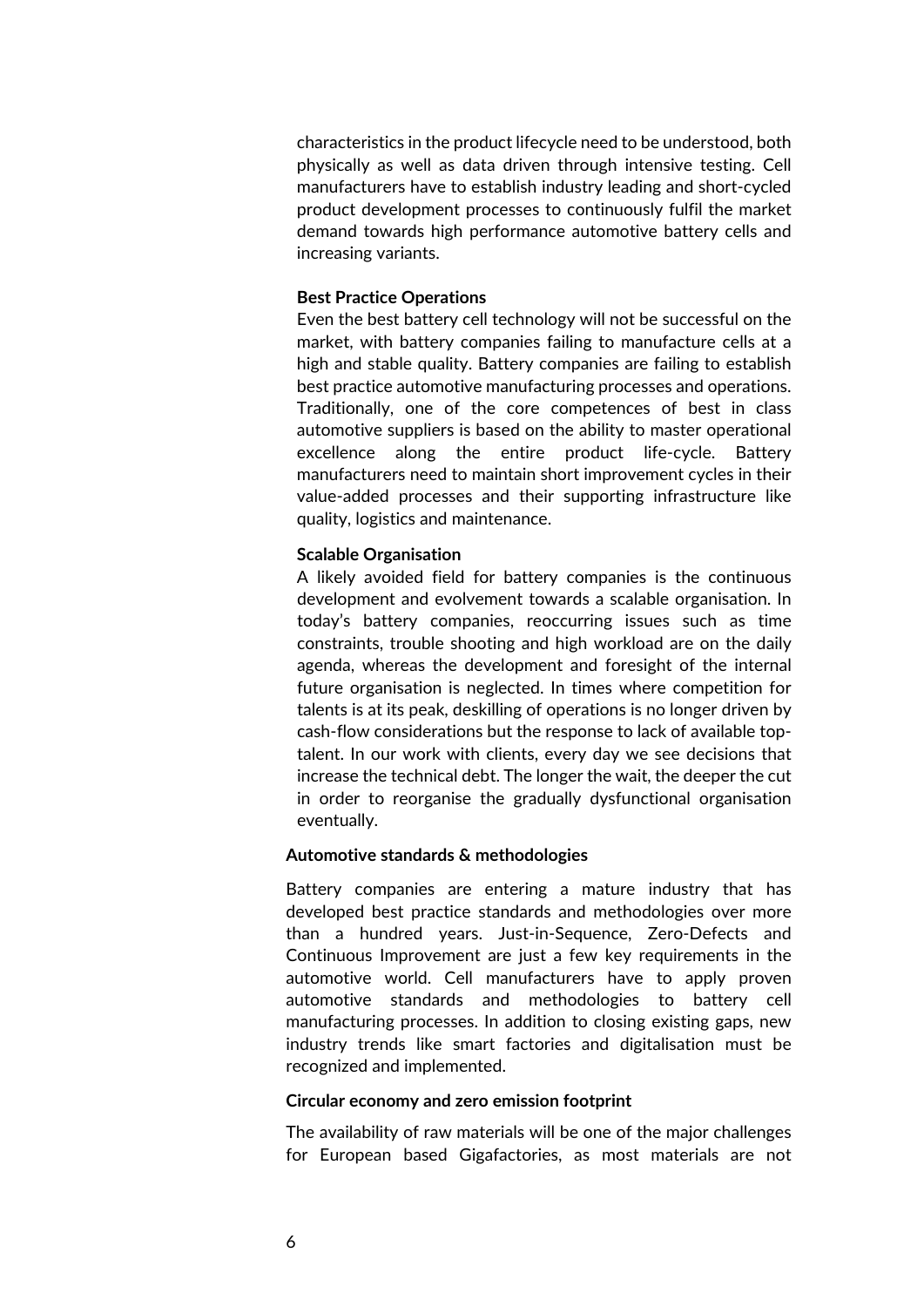sufficiently available in Europe. Battery cell manufacturers have to build-up a circular economy to guarantee sustainable supply of raw materials, by establishing recycling strategies to secure the required demand and attain a higher level of independency.

The emission free production of Li-Ion battery cells is highly dependent on the energy mix that is used for a Gigafactory. On average, a power consumption of  $~160$  kWh is required to manufacture 1 kWh of battery cell capacity. Gigafactories need to maintain green energy supply and focus on the improvement of energy consumption.

### **Mastering the Transformations of Battery Manufacturing**

We see that battery companies are mostly focusing on the battery cell itself, yet underestimating the importance of operational and organisational excellence.

In times of sheer endless liquidity, battery companies are tending to neglect efficiency improvements, build-up unstructured Capex and increase avoidable OPEX. Funding might cover inefficiencies today, but will not in the foreseeable future where economies of scale will put pressure on cost efficiency. Scaling battery cell operations may fail due to missing standards, processes and methodologies. We expect that battery cell cost savings of up to 20 % will be possible through efficiency improvements in cell manufacturing.

Battery companies have to follow four strategic steps to establish best practice battery operations with seamless integration into the underlying organisation.

## **~160 kWh**

energy is required to produce 1 kWh battery cell capacity

### **20 %**

battery cell cost can be saved through efficiency improvements in manufacturing



Figure 2: Strategic steps to establish best practice battery operations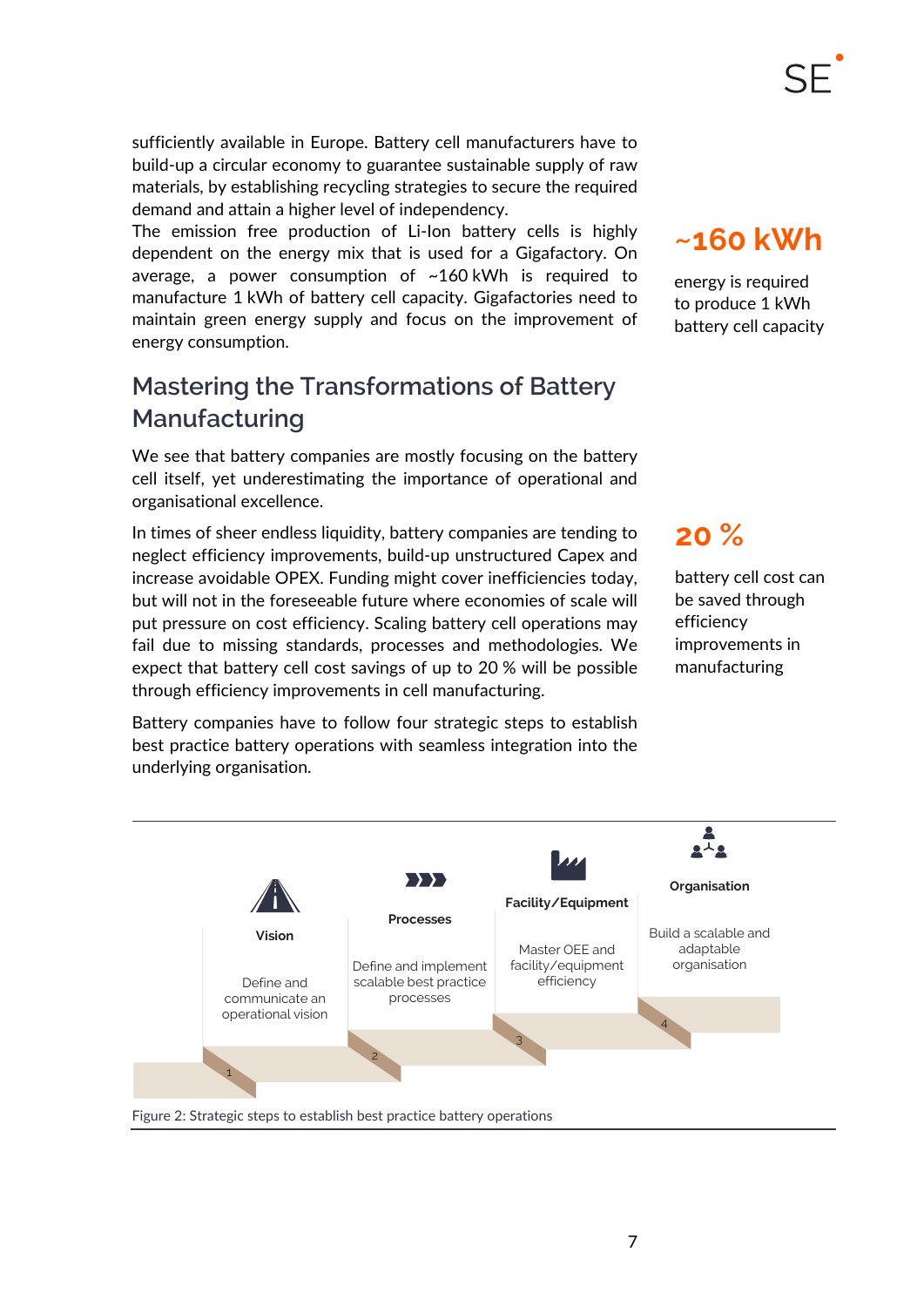#### **Define and communicate an operational vision**

As a first step, a clear and leading operational vision needs to be defined and communicated within the organisation. Without following a defined vision, unstructured and non-sustainable decisions will be taken that do not support the overall objectives of the company. In addition, battery companies need to strategically define, which elements of the value-chain are core competences and have to be kept inhouse.

#### **Define and implement scalable best practice processes**

As a second step, scalable best practice processes need to be established. As battery companies grow, previous work practices that used to work due to individual performance will not work in a more complex environment or a larger organisation. All processes need to be thoroughly defined, centrally aligned, connected with existing interdependencies, modular to ensure scalability and under constant review for necessary updates. Battery companies have to define a clear path for scaling with predefined transformation steps and become masters of transformation and change.

#### **Master OEE and facility/equipment efficiency**

As a third step, cell manufacturers need to master the effectiveness and efficiency of the operated equipment. Scaling immature operations and processes will not be successful, as long as Overall Equipment Effectiveness (OEE) and the efficiency of the supporting facility are not mastered. Today, we see renown cell manufacturers operating at an OEE between 30 %-50 %, which is way below an intended automotive standard of ~90 %. Unplanned downtime is lowering availability, unstructured processes are turning down performance and unstable equipment is causing quality issues.

#### **Build a scalable and adaptable organisation**

As a fourth step, a scalable and adaptable organisation needs to be built around a set of defined processes. Clear roles and responsibilities, structured skill requirements, balance between stability and agility, lean hierarchical structures and the ability to establish an intercultural work environment are required. The cell manufacturing organisation needs to promote transparent bidirectional communication and a toolset for structured escalation and quick decision making. Organisational development is a major challenge for battery companies which must be strategically planned and implemented with centralized governance.



OEE as current operational maturity of battery cell manufacturers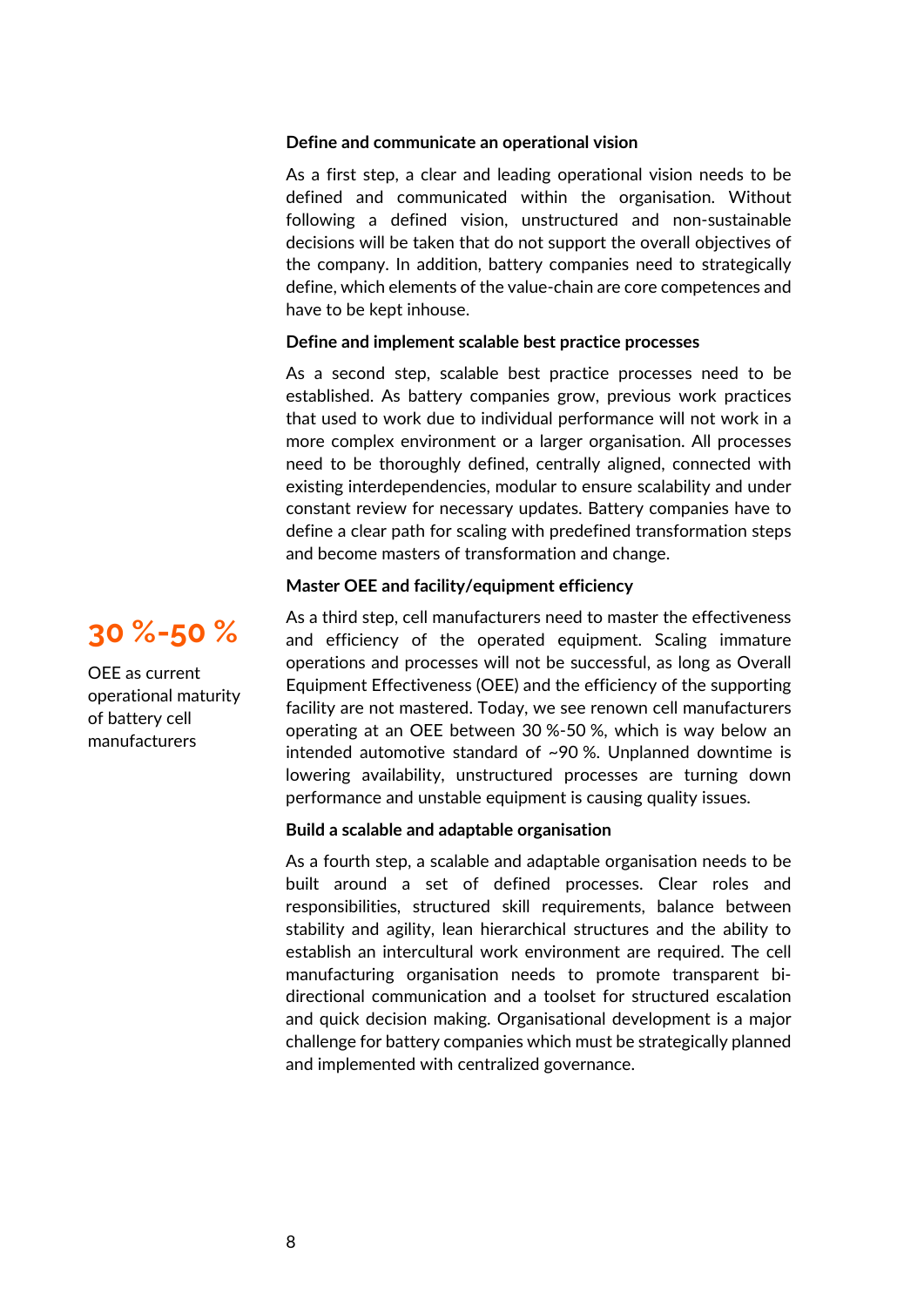### **Call for Action**

Europe is in the early stages of establishing battery competence, securing market share and increasing production capacities for battery cells. The automotive industry contains challenges but offers promising opportunities for battery companies.

Companies that will be able to adapt and transform from a chemistry and technology focused cell manufacturer to a holistic, mature and reliable automotive supplier will survive the consolidation ahead. Improving standards, a zero-defect culture, easy to apply and straightforward processes, reliable equipment and tools will be necessary to manufacture high quality automotive batteries that will meet the existing and future requirements of OEMs.

According to our calculations, if battery manufacturer keep the current progression rate of efficiency improvement, they will emerge at the end of the decade with an average OEE of 78% (compare to ~90% automotive standard), making CAPEX investments of €13 billion euros necessary to make up for performance shortfalls. We think circularity would be the better investment case.

Don't let sustainability become the industry's blind-spot. To fulfil the increasing requirements and expectations towards sustainability and encounter the necessity of a circular economy for battery cells, a strategical approach needs to be developed.

The battery industry offers significant opportunities, but does not yet show it at full scale. Today's surplus of liquidity and governmental support are limiting progress and improvements, which the established automotive suppliers have shown in the past. Batteries are already today the key technology of the new automotive era and the biggest chance towards circular economy and emission free production.

To master the challenges ahead, today's battery companies need to establish strong inhouse transformation and process competence. The need for transformation and change will not stop when battery companies have achieved to be a series automotive supplier and trusted partner to the OEMs.

## **~13 bn €**

CAPEX investment necessary due to lack of efficiency in battery production by 2030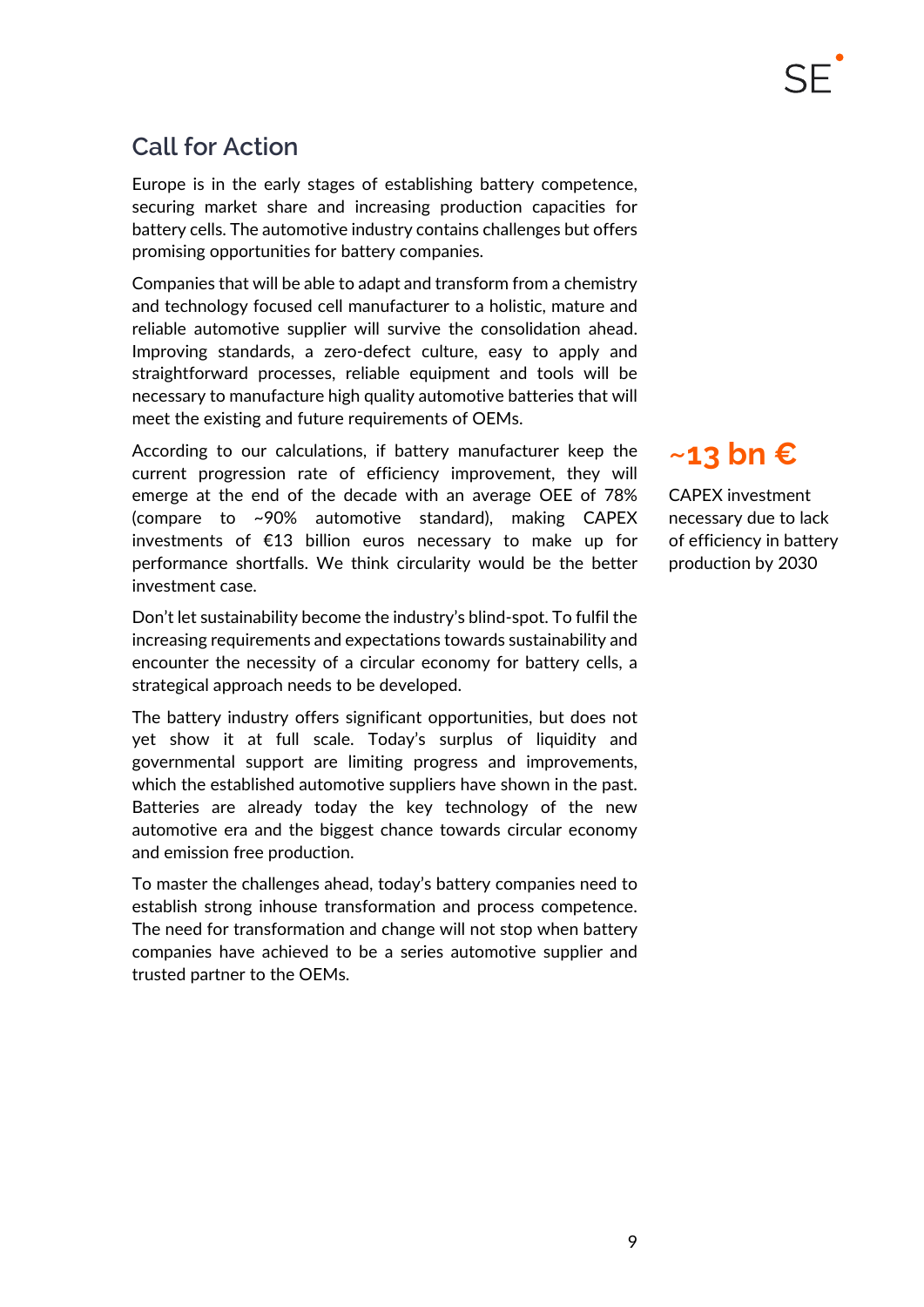### **The authors**



### **Dr. Ulrich Guddat**

#### Partner

Ulrich is based in the SE Munich office. He brings along more than 20 years of experience as management consultant and executive manager in various industries. He is a recognised and experienced expert in leading large transformation programmes

E-Mail: [ugu@strategyengineers.com](mailto:ugu@strategyengineers.com)



#### **Nicolas Kauer**

#### Principal

Nicolas is based in the SE Munich office. He brings along more than 15 years of experience in the automotive industry as management consultant and line manager. His focus areas are eMobility, high performance organisations, operational excellence and strategy

E-Mail: [nka@strategyengineers.com](mailto:nka@strategyengineers.com)



#### **Tobias Schreck**

#### Associate

Tobias is based in the SE Munich office. He graduated from Technical University of Munich with a master's degree in Mechanical Engineering. He is focused on product development & operations in the automotive industry & researches on electrification & smart mobility

E-Mail: [trs@strategyengineers.com](mailto:trs@strategyengineers.com)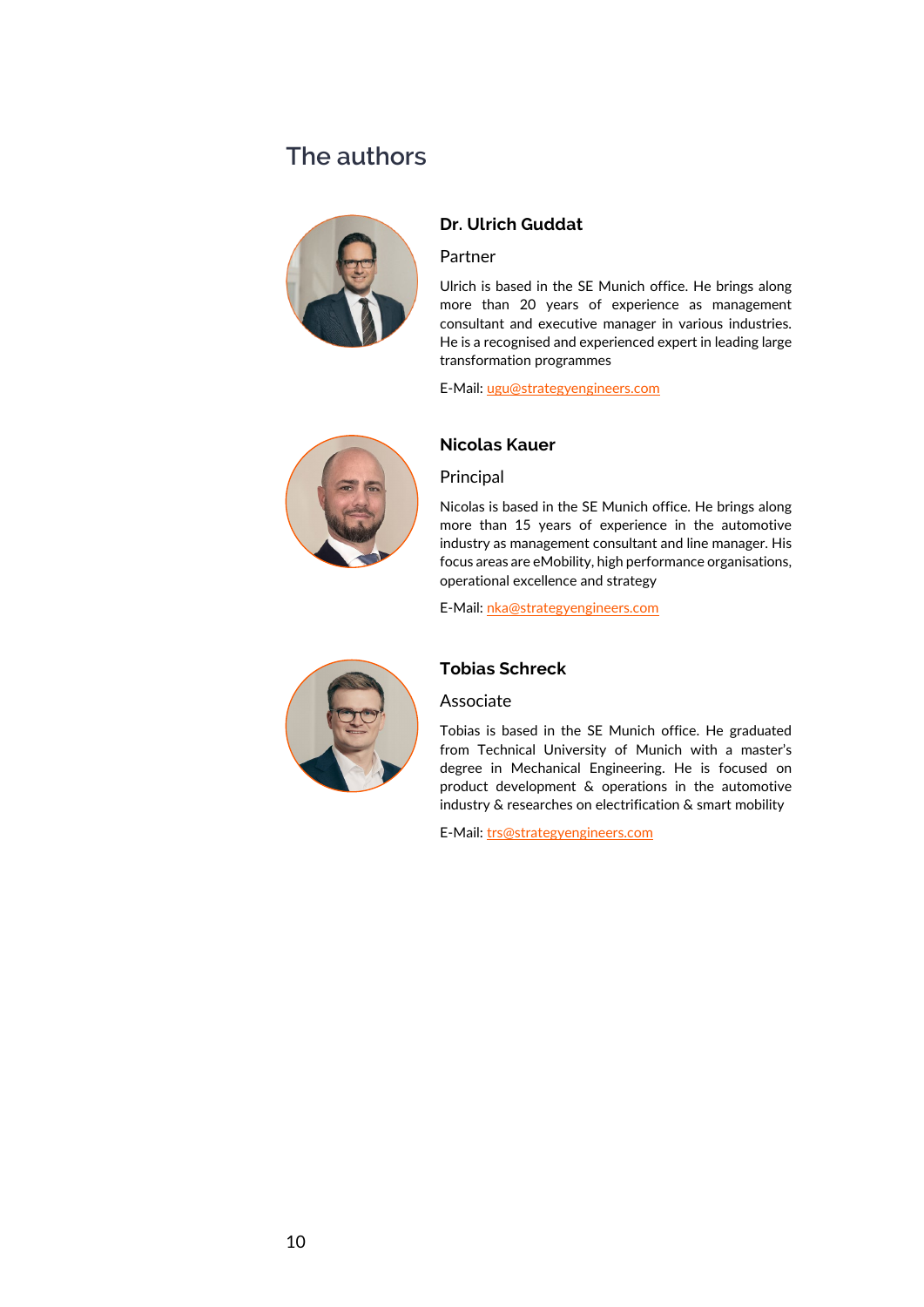### **About us**

Strategy Engineers is an international strategy and management consulting company focused on mobility. Our vision is to make mobility sustainable. We share one common purpose: To unlock our client's potential to navigate uncertainty towards achieving this goal. Our consulting services are based on combining commercial and technical perspectives. We understand our clients' unique situation, as trusted advisors, and deliver innovative, customised, and implementable solutions. This way, we help our clients to make robust strategic decisions and craft unique strategies to find their way to a winning place in the market.

 $SF$ 

In 2021, we have been honoured as "Best Consultants" in Germany for the eighth time in our ten-year company history. The award is based on actual client feedback and is respected as the leading award for the German consulting industry.

Best Consultants 8x in a row!